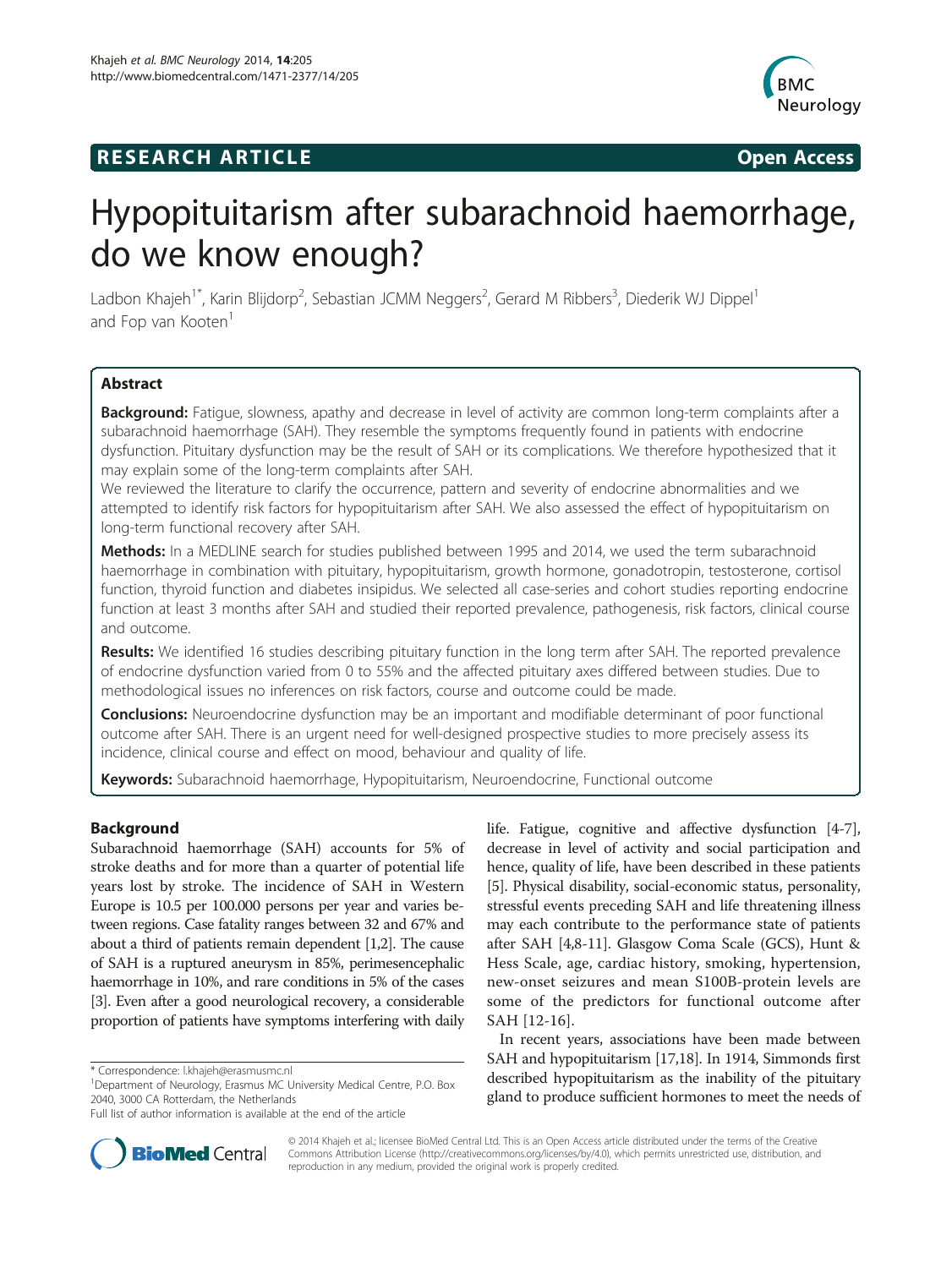the organism. It can be caused by dysfunction of the gland itself or by an insufficient supply of hypothalamic-releasehormones. In general, hypopituitarism is a chronic condition and remains present for life [[19](#page-6-0)]. Adrenocorticotropic (ACTH) and thyroid stimulating hormone (TSH) deficiency may cause fatigue, weakness, headache, altered mental activity, and impaired memory [\[19,20\]](#page-6-0). Growth-hormone deficiency (GHD) may cause lack of vigour, fatigue, decreased exercise tolerance and decreased social functioning [[19,20](#page-6-0)]. Luteinizing hormone (LH) and follicle- stimulating hormone (FSH) deficiency in women lead to oligomenorrhea, dyspareunia, infertility and loss of libido. Testosterone deficiency in men can present with impaired sexual functioning, mood impairment, and loss of libido [\[19,20](#page-6-0)]. Antidiuretic hormone deficiency (ADH) leads to polyuria and polydipsia [\[19-21](#page-6-0)]. Many of the long-term symptoms after SAH show similarity to those occurring in patients with untreated hypopituitarism. Therefore, neuroendocrine dysfunction may be the cause or a contributing factor for residual symptoms after SAH. If this is true, deficient hormones can be supplied which may lead to improvement of these residual symptoms and improvement of long-term outcome after SAH. Nevertheless, hypopituitarism are easily overlooked after SAH and a need for routine assessment of the pituitary axes after SAH has been suggested [[17](#page-6-0)].

The current review concerning neuroendocrine dysfunction in patients surviving SAH is aimed at assessing its incidence, clinical manifestation and risk factors. Furthermore, the effects of neuroendocrine dysfunction on clinical symptoms and functional outcome in patients with SAH are studied.

# Methods

# Search strategy

We searched Pubmed and Embase for articles published from 1995 to 2014 and used a combination of the term "subarachnoid haemorrhage" with "pituitary function", "hypopituitarism", "growth hormone", "thyroid function", "growth hormone", "cortisol", "gonadotropin", "testosterone function" and "diabetes insipidus". We also searched the reference lists of the articles identified by our search strategy. Two authors (LK, FK) screened titles and abstracts of all references listed in the search results independently. Of the remaining titles, full-text articles were retrieved and again screened for eligibility by both authors independently. In case of disagreement, consensus was sought through discussion. A third author (DD) was available if consensus could not be reached.

# Selection criteria

A full-text article was included in this review if it met all of the following criteria: 1) the study population consisted of patients with SAH caused by a ruptured aneurysm or,

of a subgroup of patients with aneurysmal SAH; 2) the primary aim of the study was to investigate the incidence of endocrine dysfunction after SAH; 3) outcome was described in terms of levels of one or a combination of the following: ACTH, GH, TSH, cortisol, FSH, LH or testosterone, with a clear description of the assays; 4) time to laboratory investigation was at least 3 months after SAH; and 5) the study concerned a series of patients.

# Quality assessment

The two reviewers independently judged all studies by inception cohort, description of source population, description of inclusion criteria, follow-up more than 3 months, description loss to follow-up, standardized or valid measurements and data presentation of most important outcome measures. Items were scored as positive, negative or inconclusive (Table [1](#page-2-0)). A completed PRISMA checklist for quality assessment has been added as an Additional file [1](#page-6-0). Data presented in de studies were then collected. Information on patient and study characteristics, inclusion and exclusion criteria, laboratory and outcome measurements were gathered from the selected articles.

# Results

## Selection of studies

Initially, 194 citations (abstracts) were found. Of these citations, 62 articles did not report relevant endocrine outcome. Eighty-eight studies concerned other diseases than aneurysmal SAH. Eighteen case reports were also excluded. Twenty-six full-text articles were collected of which 5 articles reported only early phase endocrine dysfunction [[22](#page-6-0)-[26](#page-6-0)], 3 were review articles [\[27](#page-6-0)[-29](#page-7-0)], 1 article reported combined data of SAH with traumatic brain injury [\[30](#page-7-0)] and 1 large study was excluded because it concerned an internet based data collection study [\[31](#page-7-0)]. Finally sixteen studies fulfilled the inclusion criteria and were eligible for the current review (Figure [1\)](#page-3-0).

## Study characteristics and methodological quality

Study population size ranged from 10–93 patients. Six studies were cross-sectional or retrospective cohort studies [\[17,](#page-6-0)[32-37\]](#page-7-0). Ten studies were conducted prospectively [[37](#page-7-0)-[45\]](#page-7-0). Interval between SAH and neuroendocrine assessment in studies reporting neuroendocrine outcome ranged from 3 months to 10 years.

Dimopoulou et al. retrospectively analysed 30 patients between one and two years after SAH but did not use a stimulation test for the evaluation of growth hormone function [[17](#page-6-0)]. Aimaretti et al. conducted a prospective follow-up study of 40 patients after SAH derived from multiple Italian centres. The patients were all conscious and measured 3 months after discharge from the ICU. GHRH + arginine test was used to measure growth hormone function [[37\]](#page-7-0). Aimaretti et al. prospectively studied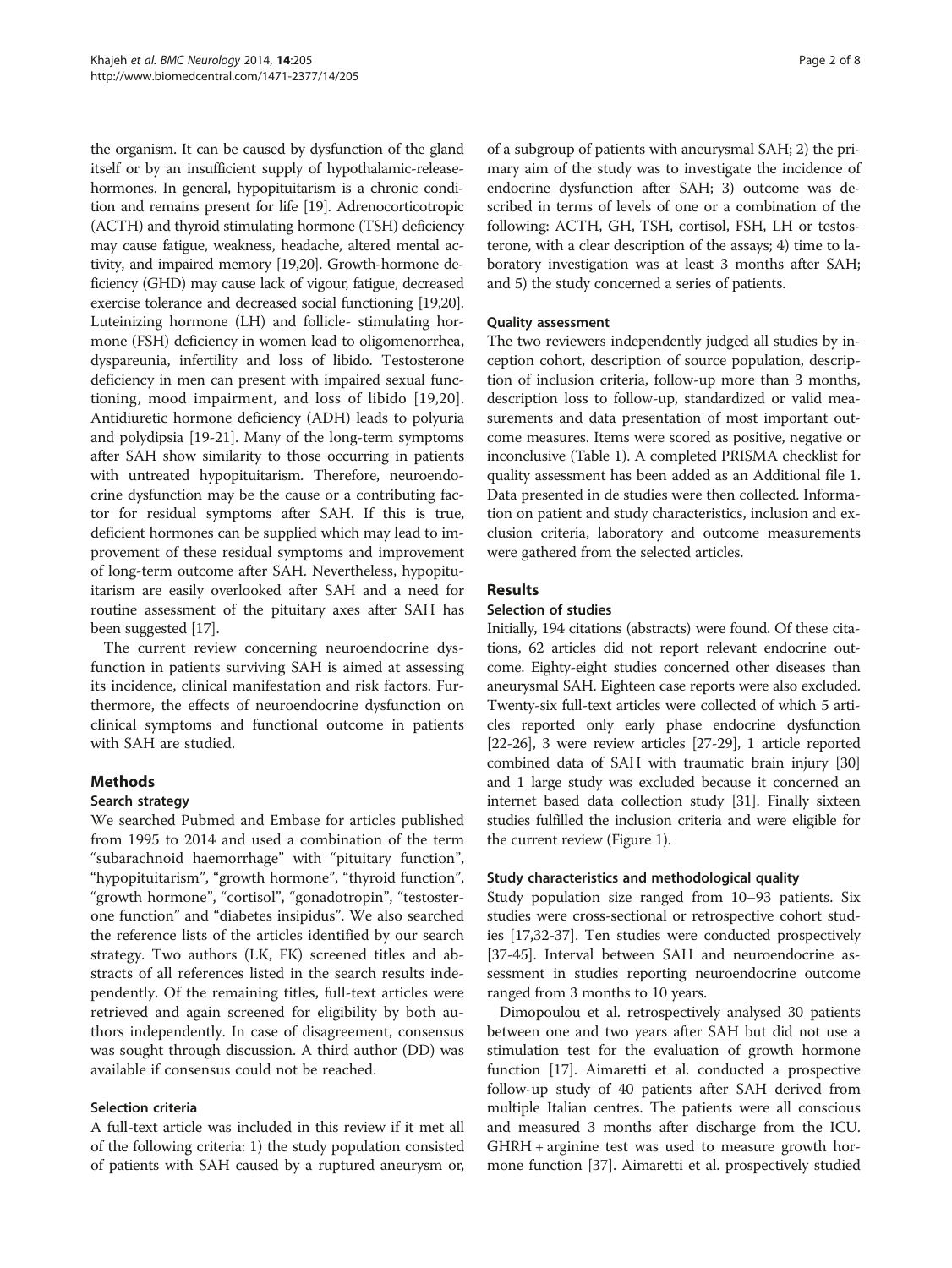|                                        | Study<br>design         | criteria | Inclusion Exclusion<br>criteria | <b>bias</b> | FU nr          | Selection Lost to Dynamic tests                              | Analysis Results |        |
|----------------------------------------|-------------------------|----------|---------------------------------|-------------|----------------|--------------------------------------------------------------|------------------|--------|
| Aimaretti et al. [37]                  | Prospective<br>cohort   |          | L.                              | yes         | $\mathbf 0$    | GHRH-arg                                                     | $+$              | $^{+}$ |
| Brandt et al. [33]                     | Case series             | $^{+}$   | $^{+}$                          | yes         | $\mathbf 0$    | TRH test & ITT (7 out of 10 pts)                             | $^{+}$           | $^{+}$ |
| Dimopoulou et al. [17]                 | Retrospective<br>cohort | $+$      | $^{+}$                          | yes         | $\mathbf 0$    | none                                                         | $+$              | $^{+}$ |
| Kreitschmann-Andermahr<br>et al. [35]  | Retrospective<br>cohort | $^{+}$   | $^{+}$                          | yes         | 10             | TRH-LHRH test & ITT                                          | $+$              | $^{+}$ |
| Aimaretti et al. [32]                  | Prospective<br>cohort   |          | ٠                               | yes         | $\mathbf 0$    | GHRH-arg                                                     | $^{+}$           | $^{+}$ |
| Kreitschmann- Andermahr<br>et al. [36] | Case series             | $^{+}$   | $^{+}$                          | yes         | 8              | $ITT$ (14 out of 45 pts)                                     | $\! + \!\!\!\!$  | $^{+}$ |
| Jovanovic et al. [34]                  | Case series             | $+$      | $^{+}$                          | yes         | 0              | none                                                         | $+$              | $^{+}$ |
| Tanriverdi et al. [39]                 | Prosective<br>cohort    | $^{+}$   | $^{+}$                          | no          | $\mathbf{0}$   | GHRH-arg & glucagon test                                     | $^{+}$           | $^{+}$ |
| Klose et al. [40]                      | Prospective<br>cohort   | $^{+}$   | $^{+}$                          | no          | $\mathbf 0$    | ITT (GHRH-arg if contraindicated)                            | $^{+}$           | $^{+}$ |
| Lammert et al. [38]                    | Prospective<br>cohort   | $^{+}$   | $^{+}$                          | yes         | $\overline{4}$ | ACTH stimulation test (ITT in some<br>patients)              | $^{+}$           | $^{+}$ |
| Dutta et al. [46]                      | Retrospective<br>cohort | $^{+}$   | $^{+}$                          | yes         | $\mathbf 0$    | none                                                         | $^{+}$           | $^{+}$ |
| Gardner et al. [41]                    | Prospective<br>cohort   | $^{+}$   | $+$                             | no          | $\mathbf 0$    | GHRH-arg and glucagon test                                   | $^{+}$           | $^{+}$ |
| Khursheed et al. [43]                  | Prospective<br>cohort   | $^{+}$   | $^{+}$                          | no          | $\mathbf 0$    | none                                                         | $^{+}$           | $^{+}$ |
| Kronvall et al. [44]                   | Prospective<br>cohort   | $^{+}$   | $^{+}$                          | no          | 6              | GHRH-arg                                                     | no               | no     |
| Karaca et al. [45]                     | Prospective<br>cohort   | $^{+}$   | $^{+}$                          | no          | $\overline{2}$ | Glucagon test                                                | $^{+}$           | $^{+}$ |
| Blijdorp et al. [42]                   | Prospective<br>cohort   | $^{+}$   | $^{+}$                          | yes         | $\mathbf 0$    | Ghrelin test and GHRH-arg, Synacten<br>test in some patients | $+$              | $^{+}$ |

#### <span id="page-2-0"></span>Table 1 Summary of study characteristics of studies included in this literature review

+: inclusion criteria, exclusion criteria, assessment methods and results clearly defined and reflected, -: inclusion criteria, exclusion criteria, assessment methods and results not or not clearly defined.

GHRH- arg test: growth hormone releasing hormone plus arginine test, ITT: insulin tolerance test, d: TRH: thyrotropin releasing hormone, ACTH:

adrenocorticotropic hormone, LHRH: gonadotropin releasing hormone, lost to FU number: number of patients lost in follow up of studies with more than one measurement overtime.

32 patients in Italian hospitals, and performed basal hormonal tests and GHRH + arginine test as a dynamic test to establish GHD between 3 and 12 months after SAH [[32](#page-7-0)]. Brandt et al. selected 10 patients with fatigue after SAH and measured corticotrophin, growth hormone and thyrotrophic function using insulin tolerance test (ITT) and TSH-Thyroid releasing hormone stimulation tests12 month after SAH. In 30% of the patients ITT was not performed [\[33](#page-7-0)]. Kreitschman-Andermahr et al. retrospectively studied 40 SAH patients from a cohort of 274 patients after excluding patients with liver disease, coronary heart disease, convulsions, DM, depression, severe confusional state or vegetative state after discharge. ITT and THRH-LHRH were used as dynamic tests for assessment of ACTH, TSH and GH function 12 to 72 months after SAH [\[35](#page-7-0)]. Kreitschman-Andermahr et al. retrospectively measured basal hormones in 45 patients 3 to 24 moths

after SAH. Only 14 patients had dynamic tests [\[36\]](#page-7-0). Jovanovic et al. retrospectively evaluated endocrine function in 93 patients, between one and ten years after SAH, however stimulation tests were not used [\[34\]](#page-7-0). Tanriverdi et al. prospectively analysed 22 patients one year after SAH using basal and dynamic tests for ACTH and GHD [[39](#page-7-0)]. Karaca et al. did a follow-up study, three years after SAH of 20 patients investigated by Tanriverdi et al. in the abovementioned study using basal hormonal tests and glucagon stimulation test [\[45\]](#page-7-0). They found 4 cases of GHD three years after SAH of whom three did not have GHD one year after SAH. Dutta et al. evaluated endocrine function in 60 SAH patients with anterior communicating artery (A-com) and middle cerebral artery (MCA) aneurysms using only basal hormonal tests. Part of the study was retrospective, analysing patients one year after SAH and partly prospectively analysing patients 6 months after SAH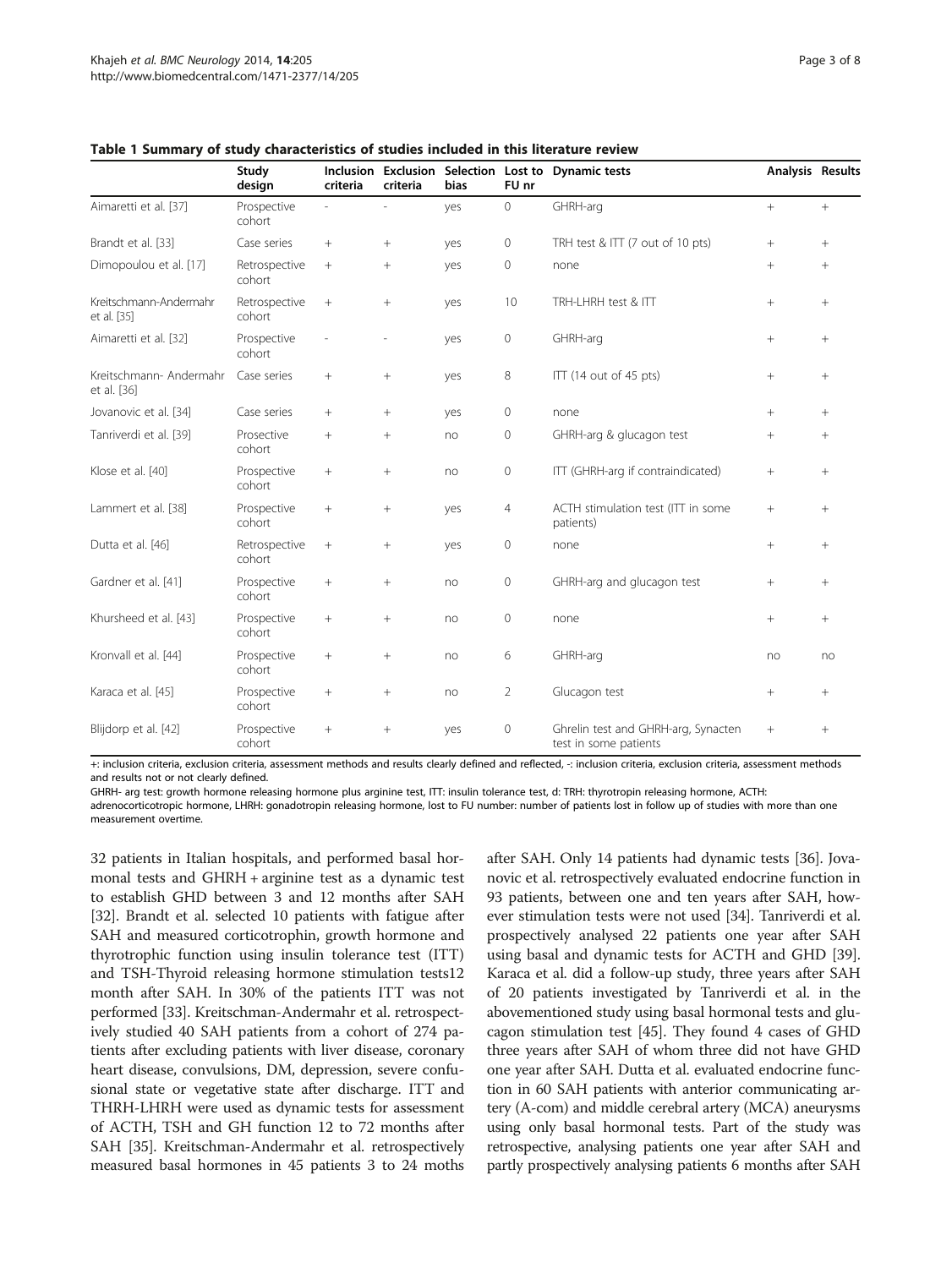<span id="page-3-0"></span>

[[46\]](#page-7-0). Kronvall et al. prospectively analysed 45 patients in the acute phase and 3 to 6 months after SAH, using basal hormonal test and GHRH-arg test for GHD. They did not use a dynamic test to establish ACTH deficiency [[44\]](#page-7-0), Khursheed et al. prospectively analyzed 73 patients nine months after SAH for TSH and gonadotropin deficiency and not the other anterior pituitary hormones [[43\]](#page-7-0). Blijdorp et al. prospectively analysed 84 patients and reported preliminary data of 43 patients using basal hormonal tests, synacten test when ACTH deficiency was suspected and a ghrelin test in the early phase after SAH and confirmatory GHRH-arg test after six months [[42](#page-7-0)]. The most prominent methodological shortcomings were the incomplete reports of patient selection [[17](#page-6-0)[,32,33,35,37,46\]](#page-7-0), selection bias [[17](#page-6-0)[,33](#page-7-0)-[35,42,46](#page-7-0)] and inadequate laboratory testing [\[17,](#page-6-0)[33,35,36,38](#page-7-0),[43,44\]](#page-7-0). Some studies did not use dynamic tests to determine growth hormone or corticotrophin deficiency [[17](#page-6-0),[34,43,44](#page-7-0),[46](#page-7-0)]. In some reports, description of the statistical analysis and results were incomplete [\[36\]](#page-7-0) or even absent [\[33\]](#page-7-0).

# Frequency and type of hypopituitarism after SAH

In total, 671 patients were examined for hypopituitarism after SAH (Table [2\)](#page-4-0). The proportion of patients with

endocrine dysfunction varied from 0 - 55%. Growth hormone deficiency occurred in 0 to 29%, adrenocorticotropic deficiency in 0 to 40%, gonadotropin (luteinizing hormone, follicle stimulating hormone and testosterone) deficiency in 0 to 40% and thyroid stimulating hormone deficiency in 0 to 20% of patients in different studies. The largest prospective study by Klose et al. evaluated 62 patients for an average of 14 months (range 11–26 months) after SAH. Although they found some evidence of hypopituitarism after initial testing, they were not able to confirm hypopituitarism by confirmatory laboratory tests. They found no evidence of hypopituitarism in the long term after SAH [\[40\]](#page-7-0). In another well designed study, two different confirmatory tests were used to establish GHD adjusting the outcome for bodymass index [\[41\]](#page-7-0). After 12 months, 12% of the patients had pituitary dysfunction (PD).

#### Predictors for hypopituitarism after SAH

Inconsistent results for predicting hypopituitarism after SAH were reported. In a series of 93 patients with SAH, cerebral vasospasm and hydrocephalus were identified as risk factors for pituitary dysfunction [\[34](#page-7-0)]. Kreitschmann-Andermahr et al. found a significant association of female sex and the presence of corticotrophin deficiency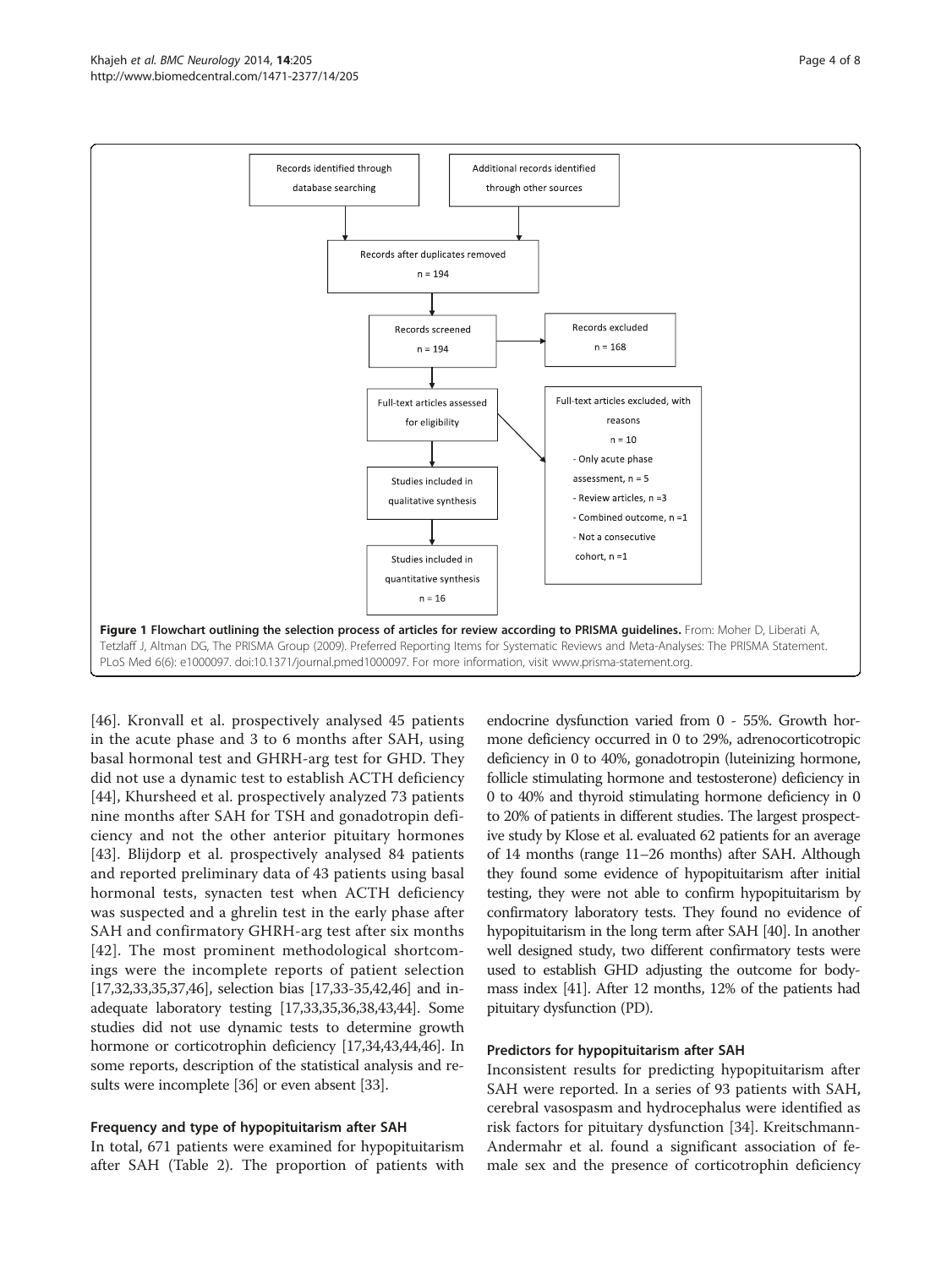| Study                              | Time after SAH<br>(months) | Patients n | GH%          | ACTH%          | TSH%           | LH/FSH%         | Testosterone% | Multiple%      | Total% |
|------------------------------------|----------------------------|------------|--------------|----------------|----------------|-----------------|---------------|----------------|--------|
| Aimaretti et al. [37]              | 3                          | 40         | 25           | 2.5            | 7.5            | 12.5            | $\ast$        | 10             | 37.5   |
| Brandt et al. [33]                 | 12                         | 10         | 10           | $\Omega$       | 20             | 10 <sup>2</sup> | 30            | 30             | 30     |
| Dimopoulou et al. [17]             | $12 - 24$                  | 30         | 37           | $10***$        | $7***$         | 13              | $*$           | 13             | 47     |
| Kreitschmann-Andermahr et al. [35] | $12 - 66$                  | 40         | 20           | 40             | 4              | $\Omega$        | $\Omega$      | 12             | 55     |
| Aimaretti et al. [32]              | 12                         | 32         | 21.8         | 6.25           | 9              | 3               | 3             | 6              | 37.5   |
| Kreitschmann-Andermahr et al. [36] | $3 - 24$                   | 45         | 8            | 13             | 0              | $\Omega$        | $\Omega$      | 9              | 13     |
| Jovanovic et al. [34]              | 12-120                     | 93         | 29           | 22             | 2.5            | 7.5             | $\ast$        | 7.5            | 49.5   |
| Lammert et al. [38]                | 6                          | 26         | $\circ$      | $\mathbf{0}$   | $\overline{4}$ | $\Omega$        | $\Omega$      | $\mathbf{0}$   | 4      |
| Tanriverdi et al. [39]             | 12                         | 22         | 36           | 14             | $\mathbf{0}$   | $\Omega$        | $\Omega$      | $\overline{4}$ | 50     |
| Klose et al. [40]                  | $12 - 24$                  | 62         | $\mathbf{0}$ | $\mathbf{0}$   | $\mathbf{0}$   | $\Omega$        | $\Omega$      | 0              | 0      |
| Gardner et al. [41]                | 12                         | 50         | 10           | 2              | $\mathbf 0$    | 0               | $\Omega$      | $\mathbf{0}$   | 12     |
| Dutta et al. [47]                  | 6                          | 60         | 15           | $\overline{2}$ | 13             | 13              | 23            | 6              | 31.6   |
| Kronvall et al. [44]               | $3-6$                      | 45         | 7            | 18             | 2              | $\overline{4}$  | ₩             | <b>NR</b>      | 27     |
| Khursheed et al. [43]              | 9                          | 73         | <b>NR</b>    | <b>NR</b>      | 3              | $\Omega$        | $\Omega$      | $\Omega$       | 3      |
| Karaca et al. [45]                 | 36                         | 20         | 20           | $\mathbf{0}$   | $\Omega$       | $\Omega$        | $\Omega$      | $\Omega$       | 20     |
| Blijdorp et al. [42]               | 6                          | 43         | 14           | $\mathbf{0}$   | 0              | 28              | ₩             | 7              | 30     |

<span id="page-4-0"></span>Table 2 Summary of studies assessing frequency of pituitary deficiency after SAH

Abbreviations: n: numbers; %: percentage; FSH: follicle-stimulating hormone; LH: luteinizing hormone; TSH: thyroid-stimulating hormone; GH: growth hormone; ACTH: adrenocorticotropic hormone; NR: not reported; \*Reporting LH, FSH and testosterone together as gonadotropin deficient; \*\*ACTH hypo-responsive; \*\*\*Subclinical TSH deficient.

[[35](#page-7-0)]. Kronvall et al. reported that younger age was significantly associated with pituitary dysfunction at follow-up [[44](#page-7-0)] but Tanriverdi et al. found higher age to be associated with growth hormone deficiency in the acute phase after SAH [[39](#page-7-0)]. These findings were not confirmed by other studies [[17,](#page-6-0)[32,40,47\]](#page-7-0).

# Association between hypopituitarism after SAH and functional recovery

In a series of 26 patients, 14 (54%) had neuropsychological deficits, but only 1 patient suffered neuroendocrine dysfunction at six months after SAH [[38](#page-7-0)]. A study of 40 patients evaluated the effect of neuroendocrine dysfunction on quality of life and psychiatric symptoms. Low basal cortisol level was associated with low quality of life scores and high depression scores [\[48\]](#page-7-0). Severe GH deficiency was associated with low scores on the energy subscale of Nottingham Health Profile (NHP) questionnaire. Gardner et al. did not find an association between PD and quality of life after SAH, measured using the quality of life in adult GHD assessment (QOL-AGHDA) [[41](#page-7-0)].

# **Discussion**

From the 16 studies we evaluated in this review, 15 showed some evidence for neuroendocrine dysfunction on one or more pituitary axes in the long term after SAH. In one study neuroendocrine dysfunction was only present in part of the patients in the early phase and not in the long-term after SAH. Most frequently, growth

hormone deficiency was found, subsequently followed by adrenocorticotropic deficiency, gonadotropic deficiency and TSH deficiency. The reported prevalence of hypopituitarism varied from 0 to 55%. Single hormone deficiencies, mainly GHD, were more frequently found than multiple hormone deficiencies. The axes that were affected also varied among different studies.

Several mechanisms may lead to altered pituitary function in patients with SAH. Endocrine dysfunction may be provoked by compression of the hypothalamic-pituitary complex by the aneurysm itself, post-haemorrhagic local tissue pressure changes, toxic effects of extravasated blood, ischemia caused by vasospasm, increased intracranial pressure, hydrocephalus, or local destruction during craniotomy. The pituitary gland is divided into an anterior and posterior lobe. The anterior lobe is responsible for producing several peptide hormones: ACTH, TSH, prolactin, GH and gonadotropin hormones: LH and FSH. The posterior pituitary is a storage organ for the ADH and oxytocin [[19](#page-6-0)]. The pituitary gland is supplied with blood from the branches of the internal carotid artery, which form a capillary plexus in the region of the median eminence of the hypothalamus. Blood from this area reaches the anterior pituitary by means of long and short portal veins through the pituitary stalk. The middle and inferior hypophyseal arteries supply the pituitary stalk and neurohypophysis with arterial blood [\[19](#page-6-0)]. This difference in blood supply might play a role in the pathophysiology of endocrine dysfunction after SAH, because it is the anterior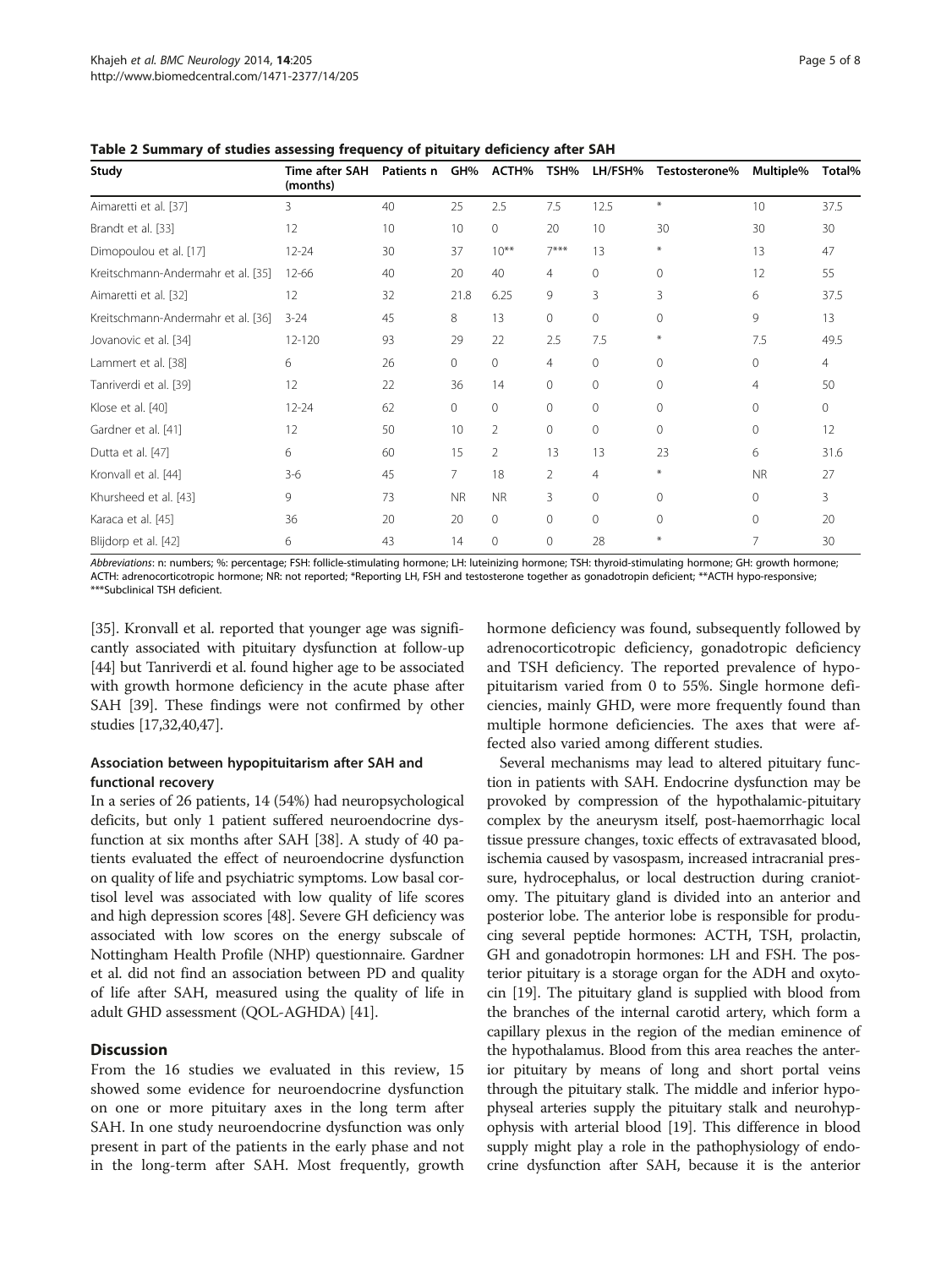pituitary hormones that are more often affected after SAH. Nevertheless, posterior pituitary can also be affected. Hyponatremia is a common symptom in the early phase of SAH [[49](#page-7-0)]. The exact mechanism of this complication after SAH is still poorly understood. There are different theories about the cause of this symptom. Different study groups have suggested syndrome of inappropriate antidiuretic hormone secretion as the main cause of hyponatremia after SAH [\[50,51](#page-7-0)]. Yet others have suggested cerebral salt wasting syndrome due to the rise of atrial natriuretic peptide (ANP) and brain natriuretic peptide (BNP) together with volume depletion through ADH hypo-secretion [[52](#page-7-0)-[56](#page-7-0)]. Furthermore, due to the presence of ACTH deficiency in the early phase after SAH [[25](#page-6-0)[,40\]](#page-7-0), ACTH deficiency has also been mentioned as one of the possible mechanisms for developing hyponatremia. Clinical evidence for this theory is lacking and needs further evaluation [\[51\]](#page-7-0). Intriguingly, single deficiencies were more often described than multiple hormonal deficiencies. This may imply that specific parts or systems of the anterior lobe of the pituitary gland are more vulnerable to damage than others. On the other hand, the single anterior pituitary axis deficiencies may be a marker of multiple deficiencies, which are not detected due to inappropriate testing.

The inconsistent results of the studies may be explained by differences in patient selection, time elapsed between SAH and endocrine evaluation, and different methodology of endocrine tests and definitions of hypopituitarism between the studies. Some studies were cross-sectional or retrospective studies [[17](#page-6-0)[,33-37,57\]](#page-7-0) which are likely to be affected by selection bias, misclassification or information bias. Prospective cohort studies are best qualified in determining the occurrence of hypopituitarism after SAH. Patient selection may still be a problem in these studies [[32,37,38\]](#page-7-0). There were large differences in time elapsed between SAH and the evaluation of endocrine function after SAH between studies [[34](#page-7-0),[35,37,38](#page-7-0)] and even within studies [\[34-36\]](#page-7-0). The association between SAH and hypopituitarism could be affected by the time elapsed between SAH and the laboratory testing.

Another concern is the definition of hypopituitarism and methods used to measure endocrine function. In clinical practice and in clinical research it is difficult to define and operationalize hypopituitarism. Specific endocrine testing for each pituitary function must be performed to set an accurate diagnosis. The evaluation of pituitary function is preferably done according to an algorithm, which is interpreted by an endocrinologist in collaboration with a multidisciplinary team responsible for the patient [\[58\]](#page-7-0). Basal concentrations alone are not always distinctive, because of pulsatile, circadian or situational secretion. This may have led to misinterpretations of hormone values in some of the studies [[17](#page-6-0)[,34,46\]](#page-7-0). The assessment of ACTH and GH requires dynamic tests to reliably detect deficiency of these hormones [\[19\]](#page-6-0). Dynamic tests were not performed in three of the studies [\[17](#page-6-0)[,34,46](#page-7-0)] and in some studies the tests conducted even varied within the cohort [[33,36,38\]](#page-7-0).

Even when dynamic tests were used validation of some of the tests such as insulin tolerance test, thyrotropin releasing hormone and adrenocorticotropic hormone stimulation test in SAH patients remains a concern [[59](#page-7-0)-[62](#page-7-0)]. Furthermore, the GHRH-arg test is strongly influenced by body mass index (BMI). Outcomes of GHD should be adjusted for BMI, which was not the case in various studies [[32,37,39\]](#page-7-0). There is a lack of standardized tests, which makes it difficult to interpret the findings of some studies. Based on these shortcomings PD after SAH might have been over-reported in older studies [\[32](#page-7-0)].

Despite all shortcomings of the reviewed literature, there seems to be at least some preliminary evidence that pituitary dysfunction is associated with SAH. Younger age was associated with long-term pituitary dysfunction in one study and hydrocephalus and vasospasm was associated with pituitary dysfunction in another [\[34,44](#page-7-0)]. However, due to the relatively small number of patients [[44\]](#page-7-0) and methodological shortcomings of the studies as we mentioned earlier (case series with a time range between 1 and 10 years without pre-trial registry and no dynamic tests) [\[34\]](#page-7-0), the role of these factors remains unclear. Still there are a few studies with a proper methodological set up and implementation but the number of cases remains small and the studies show widely diverging results [[39-41](#page-7-0)].

In general, patients with hypopituitarism may have many different symptoms, including for instance fatigue, impairment of concentration, infertility, weight gain and hair loss. For clinicians, it might be efficient to use the clinical symptoms of hypopituitarism to select patients for further endocrine evaluation. However the symptoms are non-specific and do not indicate the presence or type of endocrine dysfunction accurately. In a study in which patients were selected for endocrine evaluation based on clinical symptoms of hypopituitarism [[33](#page-7-0)], the reported prevalence of pituitary dysfunction was approximately 30%. This is in accordance with other studies, in which patients were not selected based on symptoms. This suggests that selection based on clinical symptoms is not efficient. On the other hand there is insufficient evidence to support routine assessment of pituitary function in all SAH patients, because the clinical relevance of pituitary dysfunction after SAH is largely unclear [\[63](#page-7-0)].

There were no studies reporting functional long-term outcome in association with endocrine function after SAH. In addition, we could not identify any studies that evaluated the effect of hormone substitution on any of the clinical symptoms in patients with SAH. Interestingly, there are no proper case–control designed studies answering the question whether SAH is a risk factor for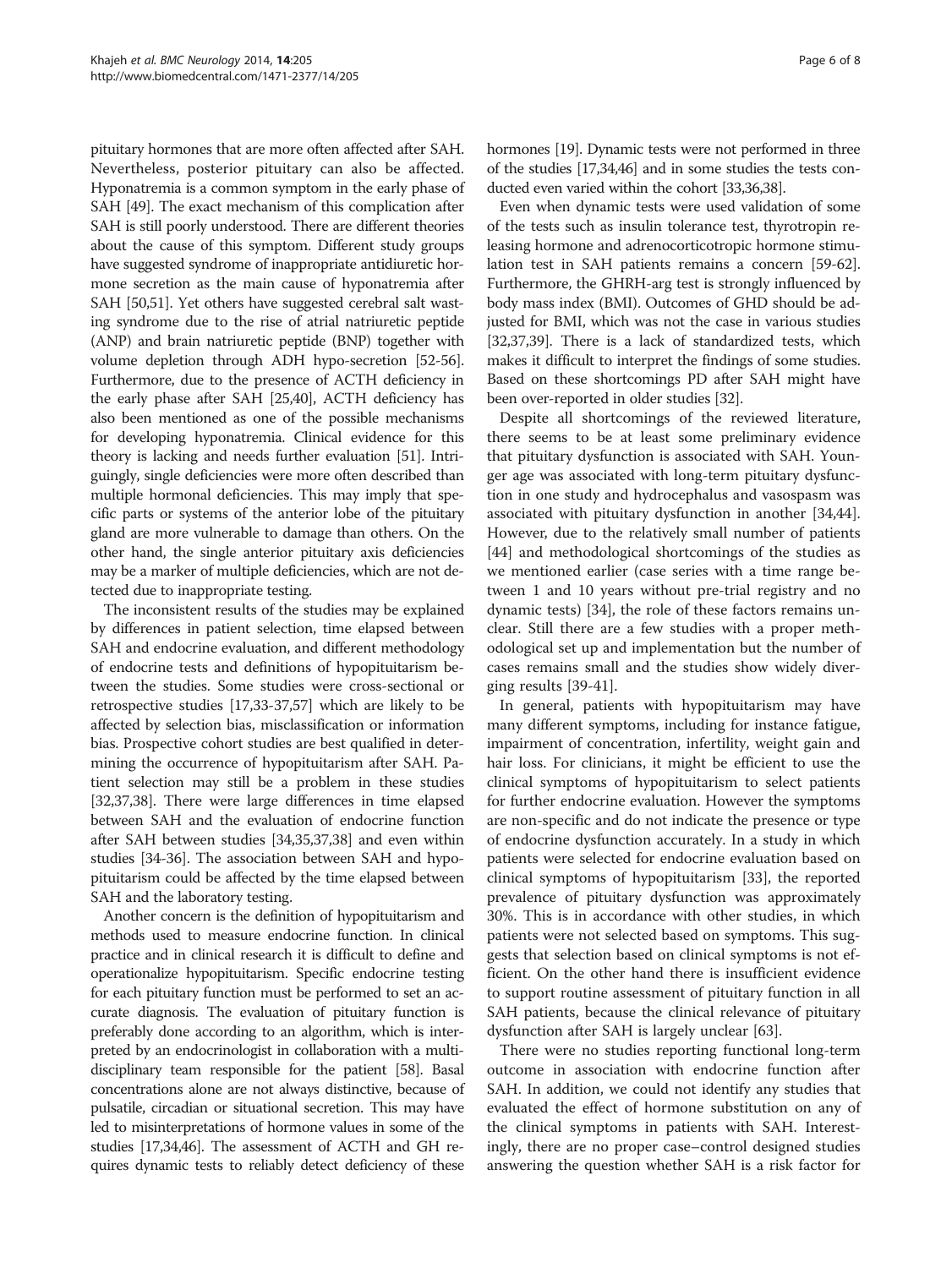<span id="page-6-0"></span>the development of hypopituitarism. Such studies should have a case control design and involve a large study population, and should therefore probably be based on hospital registries. Such studies would provide a sound basis for further scientific explorations of the occurrence and risk factors for hypopituitarism after SAH.

# Conclusions

In conclusion, SAH seems to be associated with increased risk of endocrine dysfunction. Currently, there are no neurological or clinical parameters predicting the presence of hypopituitarism after SAH. Whether detection and possible treatment of endocrine dysfunction after SAH leads to better functional recovery is also unknown. Large prospective studies are needed to more precisely assess its effect on mood, behaviour and quality of life.

# Additional file

[Additional file 1:](http://www.biomedcentral.com/content/supplementary/s12883-014-0205-0-s1.doc) PRISMA Checklist for this review article.

#### Competing interests

The authors declare that they have co competing interests.

#### Authors' contributions

LK: design of the study, data collection, interpretation of the data, writing the manuscript. KB: design of the study, data collection and revising the manuscript. DWJD: interpretation of the data and revising the manuscript. SJCMMN conceptualization and design of the study and revising the manuscript. GMR: conceptualization and design of the study and revising the manuscript. FvK: conceptualization and design of the study, interpretation of the data and revising the manuscript. All authors read and approved the final manuscript.

#### Author details

<sup>1</sup>Department of Neurology, Erasmus MC University Medical Centre, P.O. Box 2040, 3000 CA Rotterdam, the Netherlands. <sup>2</sup>Department of Internal Medicine, Erasmus MC University Medical Centre, Rotterdam, the Netherlands. <sup>3</sup>Department of Rehabilitation Medicine, Erasmus MC University Medical Centre and Rijndam Rehabilitation Centre, Rotterdam, the Netherlands.

#### Received: 1 July 2013 Accepted: 2 October 2014 Published online: 14 October 2014

#### References

- 1. van Gijn J, Rinkel GJ: Subarachnoid haemorrhage: diagnosis, causes and management. Brain 2001, 124(Pt 2):249–278.
- Vaartjes I, Reitsma JB, de Bruin A, Berger-van Sijl M, Bos MJ, Breteler MM, Grobbee DE, Bots ML: Nationwide incidence of first stroke and TIA in the Netherlands. Eur J Neurol 2008, 15(12):1315–1323.
- 3. van Gijn J, Kerr RS, Rinkel GJ: Subarachnoid haemorrhage. Lancet 2007, 369(9558):306–318.
- Powell J, Kitchen N, Heslin J, Greenwood R: Psychosocial outcomes at 18 months after good neurological recovery from aneurysmal subarachnoid haemorrhage. J Neurol Neurosurg Psychiatry 2004, 75(8):1119–1124.
- Powell J, Kitchen N, Heslin J, Greenwood R: Psychosocial outcomes at three and nine months after good neurological recovery from aneurysmal subarachnoid haemorrhage: predictors and prognosis. J Neurol Neurosurg Psychiatry 2002, 72(6):772-781.
- Sonesson B, Saveland H, Ljunggren B, Brandt L: Cognitive functioning after subarachnoid haemorrhage of unknown origin. Acta Neurol Scand 1989, 80(5):400–410.
- Sonesson B, Ljunggren B, Saveland H, Brandt L: Cognition and adjustment after late and early operation for ruptured aneurysm. Neurosurgery 1987, 21(3):279–287.
- Buchanan KM, Elias LJ, Goplen GB: Differing perspectives on outcome after subarachnoid hemorrhage: the patient, the relative, the neurosurgeon. Neurosurgery 2000, 46(4):831–838. discussion 838–840.
- 9. Ogden JA, Mee EW, Henning M: A prospective study of impairment of cognition and memory and recovery after subarachnoid hemorrhage. Neurosurgery 1993, 33(4):572–586. discussion 586–577.
- 10. McKenna P, Willison JR, Phil B, Lowe D, Neil-Dwyer G: Cognitive outcome and quality of life one year after subarachnoid haemorrhage. Neurosurgery 1989, 24(3):361–367.
- 11. Ljunggren B, Sonesson B, Saveland H, Brandt L: Cognitive impairment and adjustment in patients without neurological deficits after aneurysmal SAH and early operation. J Neurosurg 1985, 62(5):673-679.
- 12. Citerio G, Gaini SM, Tomei G, Stocchetti N: Management of 350 aneurysmal subarachnoid hemorrhages in 22 Italian neurosurgical centers. Intensive Care Med 2007, 33(9):1580–1586.
- 13. Claassen J, Peery S, Kreiter KT, Hirsch LJ, Du EY, Connolly ES, Mayer SA: Predictors and clinical impact of epilepsy after subarachnoid hemorrhage. Neurology 2003, 60(2):208–214.
- 14. Guresir E, Beck J, Vatter H, Setzer M, Gerlach R, Seifert V, Raabe A: Subarachnoid hemorrhage and intracerebral hematoma: incidence, prognostic factors, and outcome. Neurosurgery 2008, 63(6):1088–1093. discussion 1093–1084.
- 15. Oertel M, Schumacher U, McArthur DL, Kastner S, Boker DK: S-100B and NSE: markers of initial impact of subarachnoid haemorrhage and their relation to vasospasm and outcome. J Clin Neurosci 2006, 13(8):834-840.
- 16. Papavasiliou AK, Harbaugh KS, Birkmeyer NJ, Feeney JM, Martin PB, Faccio C, Harbaugh RE: Clinical outcomes of aneurysmal subarachnoid hemorrhage patients treated with oral diltiazem and limited intensive care management. Surg Neurol 2001, 55(3):138–146. discussion 146–137.
- 17. Dimopoulou I, Kouyialis AT, Tzanella M, Armaganidis A, Thalassinos N, Sakas DE, Tsagarakis S: High incidence of neuroendocrine dysfunction in long-term survivors of aneurysmal subarachnoid hemorrhage. Stroke 2004, 35(12):2884–2889.
- 18. Kelly DF, Gonzalo IT, Cohan P, Berman N, Swerdloff R, Wang C: Hypopituitarism following traumatic brain injury and aneurysmal subarachnoid hemorrhage: a preliminary report. J Neurosurg 2000, 93(5):743–752.
- 19. Schneider HJ, Aimaretti G, Kreitschmann-Andermahr I, Stalla GK, Ghigo E: Hypopituitarism. Lancet 2007, 369(9571):1461–1470.
- 20. Arlt W, Allolio B: Adrenal insufficiency. Lancet 2003, 361(9372):1881-1893.
- 21. Arlt W: Adrenal insufficiency. Clin Med 2008, 8(2):211–215.
- 22. Bendel S, Koivisto T, Ruokonen E, Rinne J, Romppanen J, Vauhkonen I, Kiviniemi V, Uusaro A: Pituitary-adrenal function in patients with acute subarachnoid haemorrhage: a prospective cohort study. Crit Care 2008, 12(5):R126.
- 23. Diringer MN, Bleck TP, Claude Hemphill J 3rd, Menon D, Shutter L, Vespa P, Bruder N, Connolly ES Jr, Citerio G, Gress D, Hänggi D, Hoh BL, Lanzino G, Le Roux P, Rabinstein A, Schmutzhard E, Stocchetti N, Suarez JI, Treggiari M, Tseng MY, Vergouwen MD, Wolf S, Zipfel G, Diringer MN, Bleck TP, Hemphill JC, Menon D, Shutter L, Vespa P, Bruder N, et al: Critical care management of patients following aneurysmal subarachnoid hemorrhage: recommendations from the Neurocritical Care Society's Multidisciplinary Consensus Conference. Neurocrit Care 2011, 15(2):211–240.
- 24. Lanterna LA, Spreafico V, Gritti P, Prodam F, Signorelli A, Biroli F, Aimaretti G: Hypocortisolism in Noncomatose Patients during the Acute Phase of Subarachnoid Hemorrhage. Journal of stroke and cerebrovascular diseases: the official journal of National Stroke Association 2013, 22(7):189–96.
- 25. Parenti G, Cecchi PC, Ragghianti B, Schwarz A, Ammannati F, Mennonna P, Di Rita A, Gallina P, Di Lorenzo N, Innocenti P, Forti G, Peri A: Evaluation of the anterior pituitary function in the acute phase after spontaneous subarachnoid hemorrhage. J Endocrinol Investig 2011, 34(5):361-365.
- 26. Poll EM, Bostrom A, Burgel U, Reinges MH, Hans FJ, Gilsbach JM, Kreitschmann-Andermahr I: Cortisol dynamics in the acute phase of aneurysmal subarachnoid hemorrhage: associations with disease severity and outcome. J Neurotrauma 2010, 27(1):189–195.
- 27. Gardner CJ, Javadpour M, Morgan C, Daousi C, Macfarlane IA, Cuthbertson DJ: Hypopituitarism–a late consequence of aneurysmal subarachnoid haemorrhage? Br J Neurosurg 2011, 25(3):337-338.